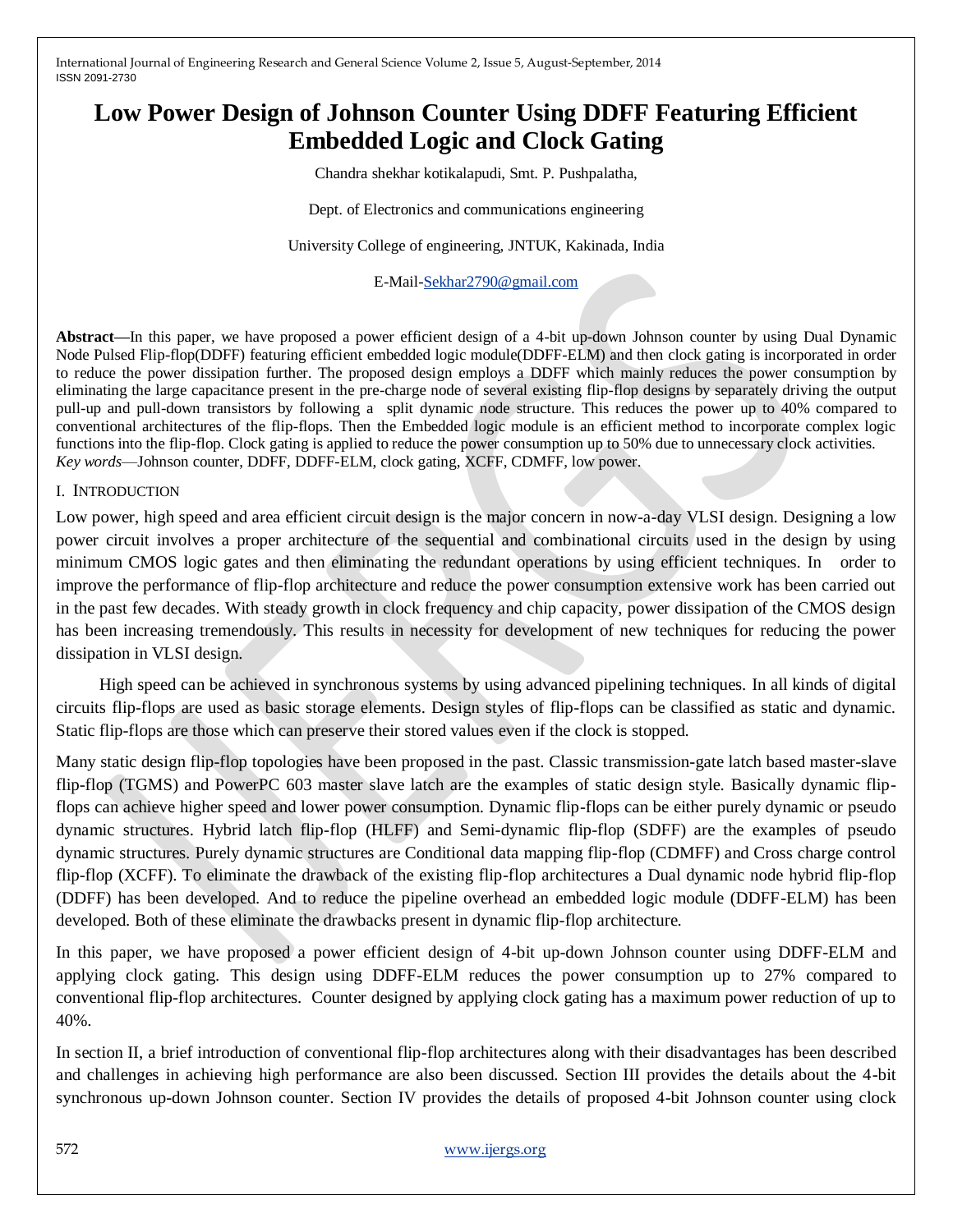gating. In section V, we have provided simulation results of the proposed design. And finally, in section VI, we conclude with the improvements of the proposed design.

### **II. FLIP-FLOP ARCHITECTURES**

In order to improve the performance of the flip-flops to achieve higher speeds and low power consumption several flip-flop architectures have been designed over the past decade. All these architectures can be grouped under static and dynamic design styles. Static flip-flops are those which can preserve their stored values even if the clock is stopped. Many static design flip-flop topologies have been proposed in the past. Classic transmission-gate latch based master-slave flip-flop (TGMS) and PowerPC 603 master slave latch are the examples of static design style. TGMS is realized by using two transmission gate based latches operating on complementary clocks. PowerPC 603 master slave flip-flop is a combination of TGMS flip-flop and m $C^2$ MOS flip-flop. Main features of the static designs are that they dissipate low power and also they have low clock-to-output (clock-Q) delay. But because of their large positive setup time static designs have large data to output delay. Whenever in the designs if the speed is not a concern static designs are more suitable.

 Modern high performance flip-flops are considered under dynamic design style. Dynamic designs may be purely dynamic or pseudo dynamic. Pseudo dynamic design styles are also referred to as semi-dynamic or hybrid structures as they consist of static output and dynamic frontend. The flip-flops under this category are Hybrid latch flip-flop (HLFF) and Semi-dynamic flip-flop (SDFF). HLFF is basically a level sensitive latch which is clocked with an internally generated sharp pulse. This sharp pulse is generated at the positive edge of the clock and delayed version of clock. Two main building blocks of SDFF are a pulse generator and a level sensitive latch. With an internally generated sharp pulse which is of short duration latch is clocked so as to make it behave like a flip-flop. Both HLFF and SDFF benefit from clock overlap to perform latching operation. Even though HLFF is not the fastest but it has low power consumption. The reason for being slow compared to SDFF is that HLFF has longer stack of nMOS transistors at the output node. SDFF is the fastest classic hybrid structure but because of the large clock load and large pre charge capacitance it is not efficient as far as power consumption is considered.

 In hybrid structured designs redundant data transitions and large pre charge capacitance are the main sources of power dissipation. In order to eliminate these two problems different architectures have been designed. To reduce the redundant operations in the flip-flops Conditional data mapping flip-flop (CDMFF) is the most efficient architecture. Similarly Cross charge control flip-flop (XCFF) is considered as the best architecture to eliminate the large pre charge capacitance. In CDMFF unwanted transitions are eliminated by using an output feedback structure to conditionally feed the data to flip-flop. Thus when a redundant event is predicted this architecture reduces power dissipation by eliminating unwanted transitions. This flip-flop is bulky because of the presence of additional transistors in conditional and has more power consumption at higher data activities. In XCFF the large pre charge capacitance present at the output node is eliminated by driving output pull-up and pull-down transistors separately. Total power consumption is reduced considerably as only one of the two dynamic nodes is switched during one clock cycle. Main drawbacks in this design are conditional shutoff and charge sharing.

 The Dual dynamic node hybrid flip-flop (DDFF) eliminates the large pre charge capacitance present in the output node of several conventional designs by following a split dynamic node structure to separately drive the output pull up and pull down transistors. Figure 1 shows the architecture of DDFF.



573 [www.ijergs.org](http://www.ijergs.org/) Fig 1: DDFF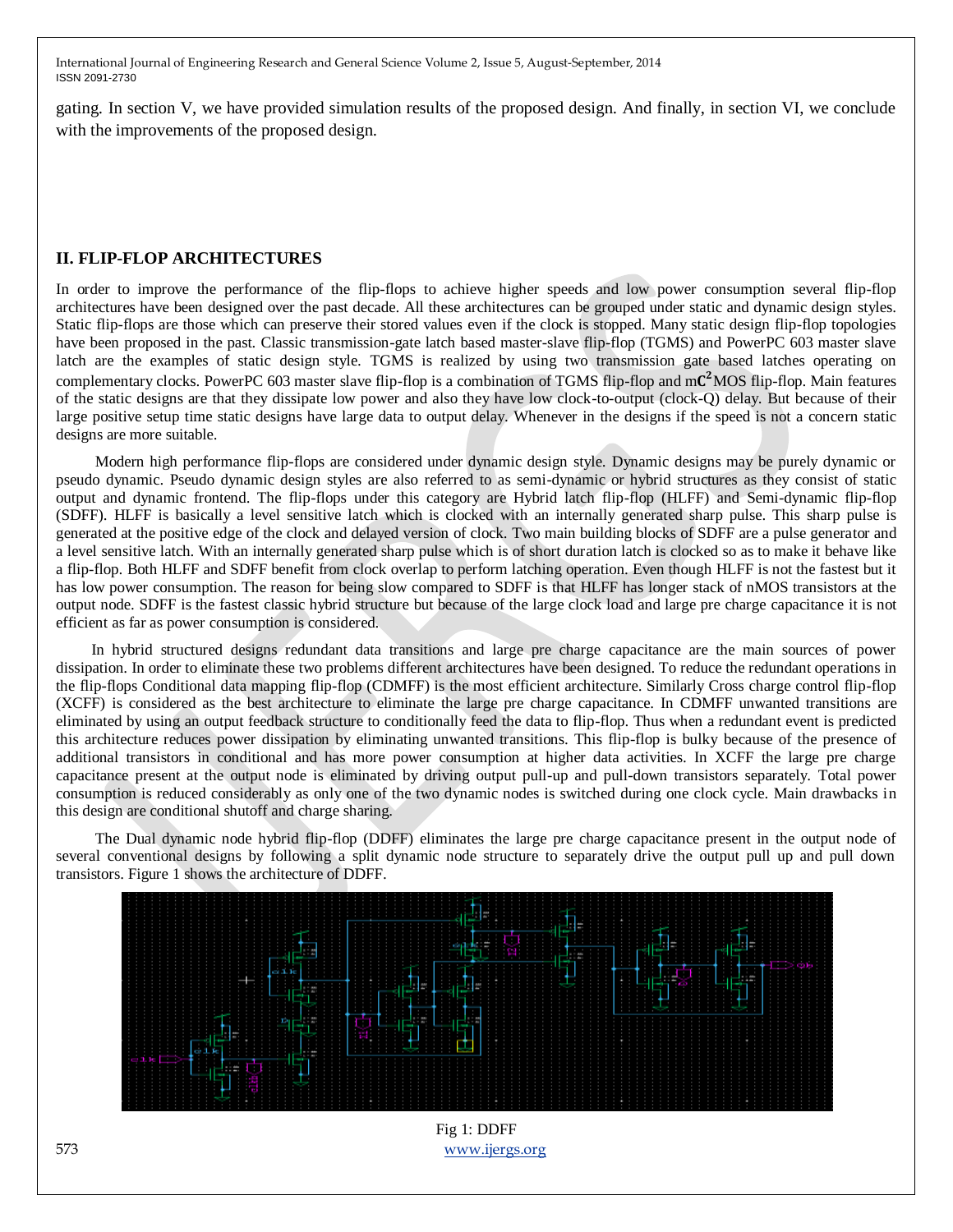

Fig 2: DDFF-ELM (MULTIPLEXER)

In the DDFF architecture, node X1 is pseudo-dynamic and X2 is dynamic. Instead of the conditional shutoff mechanism present in XCFF an unconditional one is present in DDFF. Its operation is based on whether the clock is high or low. The performance improvements show that the DDFF design is well suited for modern high performance designs where minimum delay and low power dissipation are required.

 The figure 2 shows the architecture of DDFF-ELM. Complex logic functions can be efficiently embedded into the architecture of DDFF. The main advantages of DDFF-ELM over the other flip-flops that are having embedded logics are lower power consumption and capable of embedding complex logic functions.

#### **III. 4-BIT UP-DOWN JOHNSON COUNTER**

 Counter is a device that stores the number of times a particular event or process has occurred often in relation to a clock signal. Counters are used in almost all the digital circuits for counting operations. There are many types of counters used in digital circuits. Johnson counter also called as twisted ring counter is the modified form of a ring counter. Figure 3 shows the architecture of 4-bit synchronous up-down Johnson counter. In Johnson counter output of the last stage is complemented and connected to the input of the first stage.





In the 4-bit up-down Johnson counter designed Dual dynamic pulsed hybrid flip-flop is used. By embedding a multiplexer into the flip-flop architecture as shown in the figure 2 counting operation can be performed in either up counting mode or down counting mode. Last stage output is complemented and connected to the input of the first stage for an up counter and first stage output is complemented and connected to last stage input as shown in the figure 3. The counting sequence repeats for every eight clock pulses. The counting sequences of the Johnson up and down counters are shown in table 1 and table 2.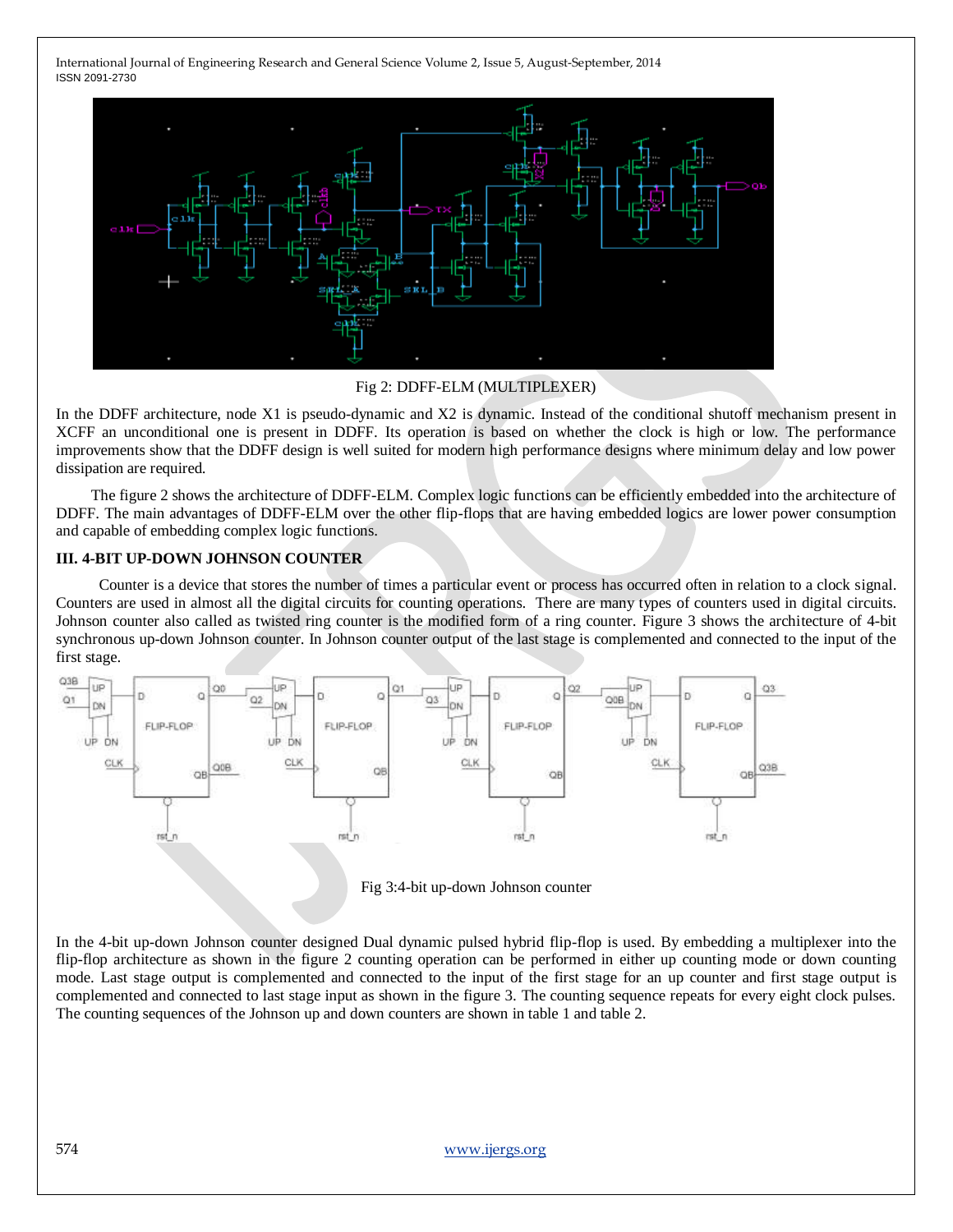| clock                    | Q <sub>0</sub> | Q1 | Q2 | Q <sub>3</sub> |
|--------------------------|----------------|----|----|----------------|
| $\boldsymbol{0}$         | 0              | 0  | 0  | 0              |
|                          |                | 0  | 0  | 0              |
| $\mathbf{2}$             |                |    | 0  | O              |
| $\overline{3}$           |                |    |    | $\Omega$       |
| $\overline{\mathcal{A}}$ |                |    |    |                |
| $\overline{\mathbf{5}}$  | 0              |    |    |                |
| $\overline{6}$           | 0              | 0  |    |                |
|                          | 0              | 0  | 0  |                |
| 8                        |                | 0  |    |                |

| clock                   | Q <sub>0</sub>   | Q1 | Q2             | Q <sub>3</sub> |
|-------------------------|------------------|----|----------------|----------------|
| $\boldsymbol{0}$        | $\boldsymbol{0}$ | 0  | $\overline{0}$ | 0              |
| 1                       | 0                | 0  | 0              |                |
| $\frac{2}{3}$           | $\mathbf{0}$     | 0  |                |                |
|                         | 0                |    | l              |                |
| 4                       |                  |    | 1              |                |
| $\overline{\mathbf{5}}$ |                  |    | 1              | 0              |
| $\overline{6}$          |                  |    | 0              | 0              |
|                         |                  | 0  | 0              | 0              |
| 8                       |                  | 0  | 0              | 0              |

Table 1: Johnson up counter Table 2: Johnson down counter Table 2: Johnson down counter

## **IV. JOHNSON COUNTER USING CLOCK GATING**

Clock gating technique is used to reduce the dynamic power dissipation by stopping the clock signal to the segments of the circuit that are inactive at that instant of time. Clock transitions contribute to the major part of power consumption in a digital circuit. By eliminating the unwanted distribution of the clock signal to the segments that are not active power dissipation can be reduced in the digital circuits. For clock gating to the Johnson counter in this design XOR and NAND gates are used.



Fig 4: Clock gating to Johnson counter

Each of the Clock gating blocks in the figure 4 consists of combination of XOR and NAND gate. Clock gating module is shown in figure 5.



Fig 5: Clock gating module for generation of clock for Q0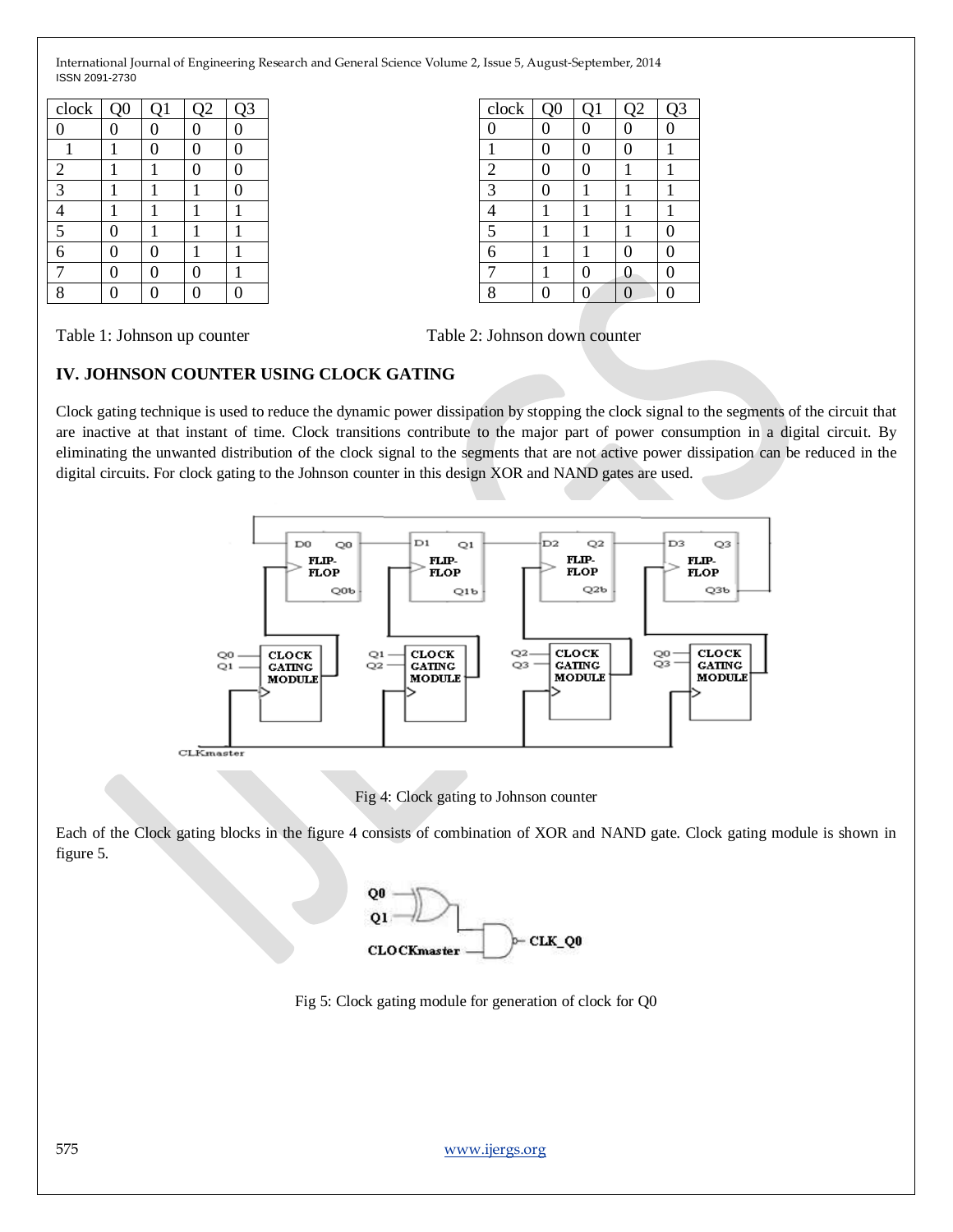## **V. SIMULATION RESULTS**

The existing and the proposed design are implemented in Tanner EDA tools in 250nm technology. Schematics for the design are designed in S-edit .Figure 1 shows the schematic design of the DDFF and figure 6 shows the timing diagram of the DDFF simulated using T-spice and resulting waveforms are obtained in W-edit.





Fig 7: Timing diagram of Johnson counter

The layout designs of the DDFF, DDFF-ELM (MULTIPLEXER) and the Johnson counter are shown in the figures 8, 9 and 10 respectively. Layouts are designed and areas of the designs are calculated by using L-EDIT.



Fig 8: Layout design of the DDFF

576 [www.ijergs.org](http://www.ijergs.org/)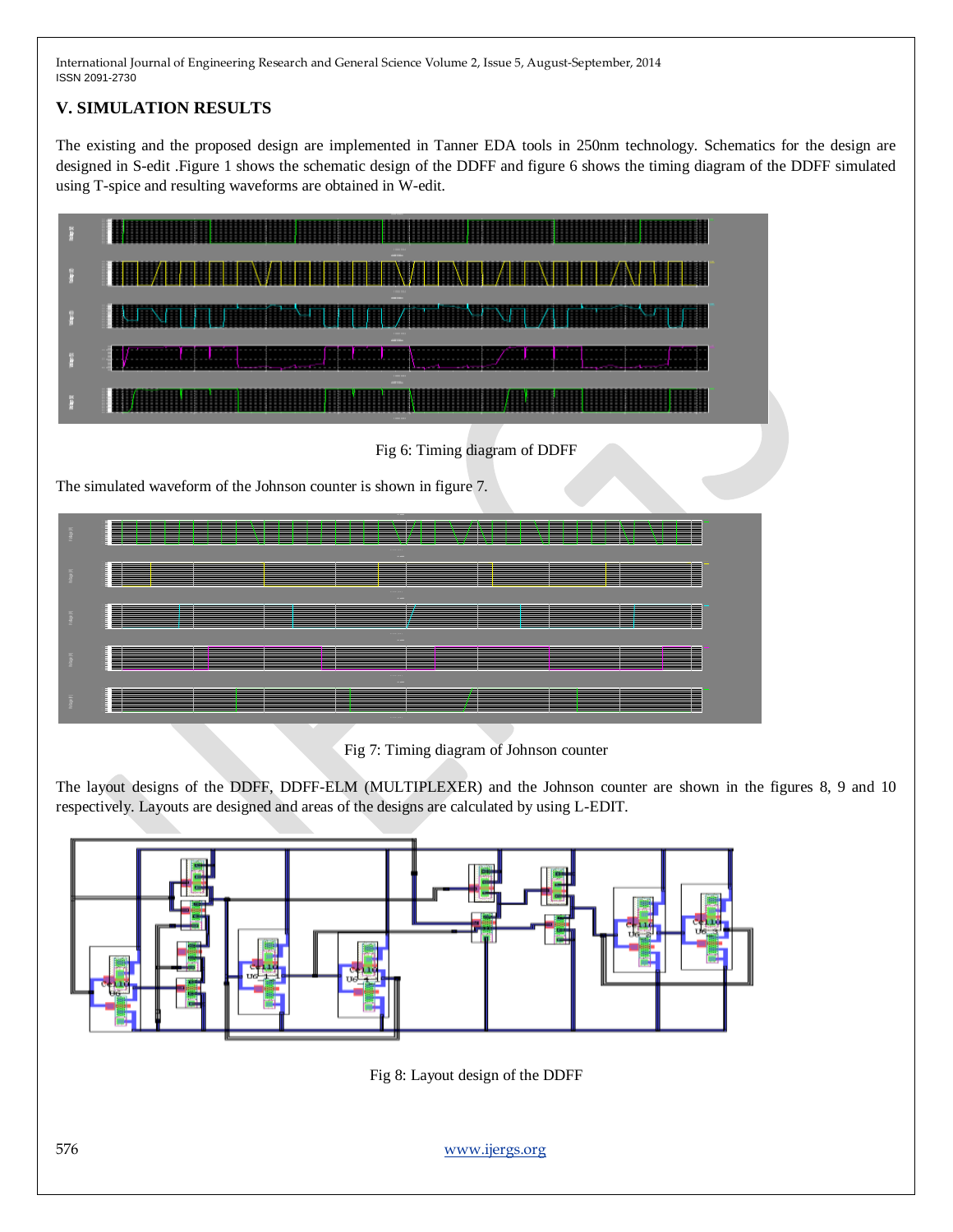

Fig 8: Layout design of the DDFF-ELM (MUX)



Fig 8: Layout design of the Johnson counter

Simulation results of the various dynamic flip-flops are shown in table3.

**START COMPANY** 

| Flip-flop    | Total Layout area $(\mu m^2)$ | Total Power $(\mu w)$ | Minimum D-Q | <b>PDP</b> |
|--------------|-------------------------------|-----------------------|-------------|------------|
|              |                               |                       | (ns)        | (fJ)       |
|              |                               |                       |             |            |
| <b>CDMFF</b> | 540.67                        | 62.34                 | 1.37        | 85.40      |
| <b>XCFF</b>  | 470.43                        | 68.53                 | 1.31        | 89.77      |
| <b>DDFF</b>  | 430.01                        | 59.62                 | 1.34        | 79.89      |
| DDFF-ELM     | 528.74                        | 85.90                 | 1.29        | 110.81     |

Table 3: Performance comparison of various dynamic flip-flops (250nm technology)

Area and power consumption comparison of the Johnson counter with and without clock gating are shown in table 4.

| Johnson counter             | Power consumption $(\mu w)$ | Total Layout Area $((\mu m^2))$ |
|-----------------------------|-----------------------------|---------------------------------|
| <b>Without Clock Gating</b> | 344.24                      | 2820.32                         |
| With Clock Gating           | 160.56                      | 2932.62                         |

Table 4: Johnson counter with and without Clock gating

577 [www.ijergs.org](http://www.ijergs.org/)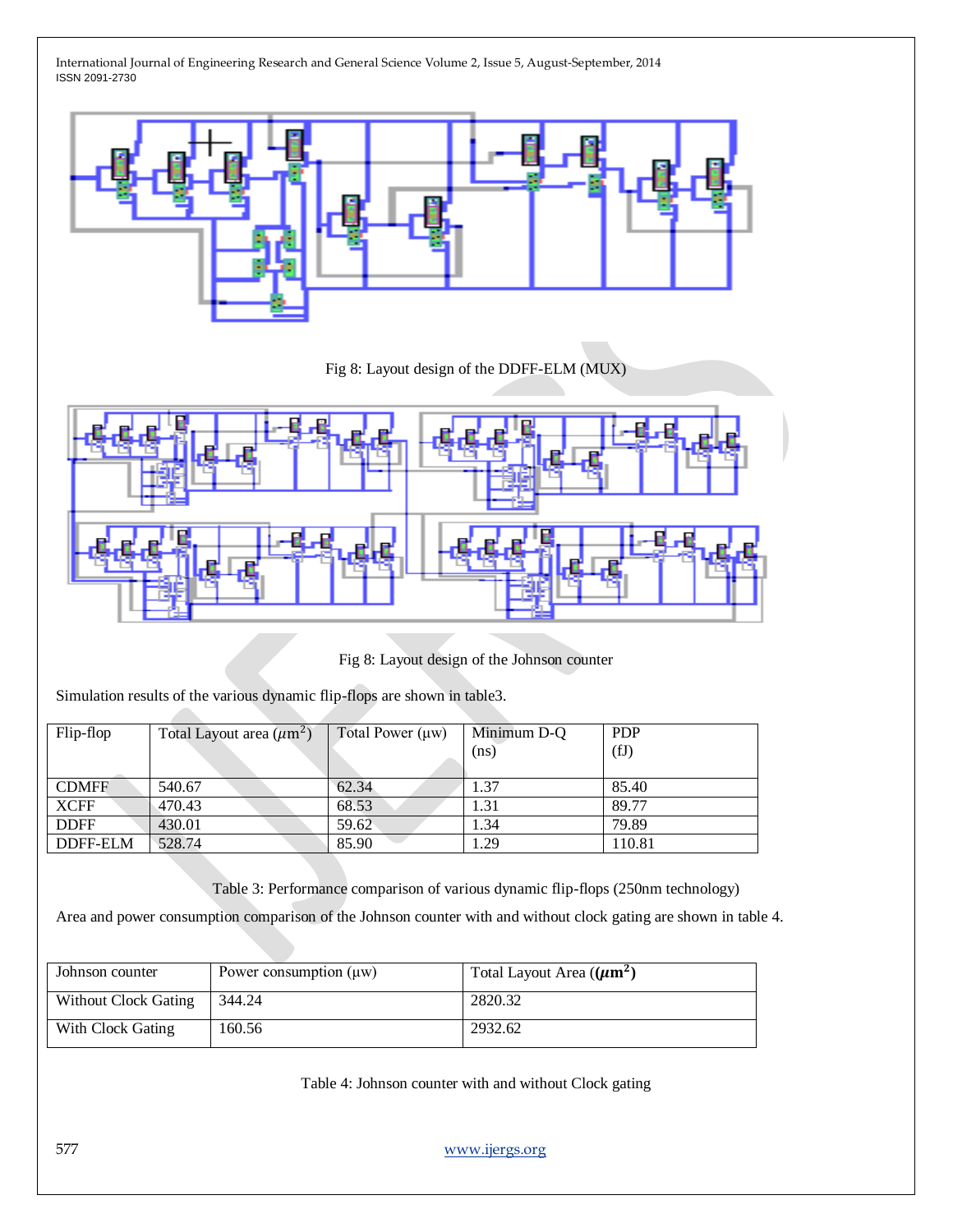Power consumption of the 4-bit synchronous up-down Johnson counter is 344.24 μw. Power consumption of the 4-bit synchronous up-down Johnson counter with clock gating is 160.56 μw. So by using the clock gating power dissipation in the Johnson counter is reduced up to 50%.

## **VI. CONCLUSION**

In this paper, a dual dynamic node pulsed hybrid flip-flop (DDFF), an embedded logic module, a 4-bit synchronous up-down Johnson counter and clock gated Johnson counter are presented. Simulation results show improvements in power and speed. The dual dynamic node pulsed hybrid flip-flop (DDFF) shows improvement over the cross charge control flip-flop (XCFF) as it eliminates the redundant power dissipation. Further complex logic function can be incorporated efficiently in to the flip-flop. The 4-bit up-down Johnson counter with clock gating shows an improvement in terms of power consumption of up to 50% compared to the 4-bit up-down counter without clock gating though there is an increase in area. Thus in modern high performance designs where power consumption is a major concern the presented architecture is well suited.

#### **REFERENCES:**

[1] Kalarikkal Absel, Lijo Manuel and R. K. Kavitha, 2013, "Low-Power Dual Dynamic Node Pulsed Hybrid Flip-Flop Featuring Efficient Embedded Logic", VLSI Systems, IEEE Transactions (Volume: 21 Issue: 9) pp. 1693 – 1704.

[2] Ahmed Sayed and Hussain Al-Assad, 2011, "Low-Power Flip-Flops: Survey, Comparative Evaluation and a New Design", IACSIT International Journal of Engineering and Technology, Vol.3, No.3.

[3] Ismail.S.M and Islam.F.T. 2012," Low power design of Johnson Counter using clock gating" International Conference on Computer and Information Technology (ICCIT), pp 510-517.

[4] Itamer Levi and Alexander Fish, 2013, "Dual Mode Logic Design for energy efficiency and high performance", IEEE Access.

[5] F. Klass,"Semi-dynamic and dynamic flip-flops with embedded logic," in Proc. Symp. VLSI Circuits Dig. Tech. Papers, Honolulu, HI, Jun. 1998, pp. 108–109. [6] J. M. Rabaey, A. Chandrakasan, and B. Nikolic, Digital Integrated Circuits: A Design Perspective, 2nd ed. Englewood Cliffs, NJ: Prentice-Hall, 2003. [7] N. Nedovic and V. G. Oklobdzija, "Hybrid latch flip-flop with improved power efficiency," in Proc. Symp. Integr.Circuits Syst.Design, 2000, pp.211–215.

[8] Li Li, Ken Choi, and Haiqing Nan, "Activity-Driven Fine-grained Clock Gating and Run Time Power Gating Integration" IEEE Transactions on very large scale integration (VLSI) systems, vol. 21, no. 8, august 2013. [9] G. Gerosa, S. Gary, C. Dietz, P. Dac, K. Hoover, J. Alvarez, H. Sanchez, P. Ippolito, N. Tai, S. Litch, J. Eno, J. Golab, N. Vanderschaaf, and J. Kahle, "A 2.2 W, 80 MHz superscalar RISC microprocessor," IEEE J. Solid-State Circuits, vol. 29, no. 12, pp. 1440–1452, Dec. 1994. [10] V. Stojanovic and V. Oklobdzija, "Comparative analysis of master slave latches and flip-flops for high-performance and low-power systems," IEEE J. Solid-State Circuits, vol. 34, no. 4, pp. 536–548, Apr.

1999. [11] B.-S. Kong, S.-S. Kim and Y.-H. Jun, "Conditional-capture flip-flop for statistical power reduction," IEEE J. Solid-State Circuits,

vol. 36, no. , pp. 1263–1271, Aug. 2001.

[12] N. Nedovic, M. Aleksic, and V. G. Oklobdzija, "Conditional pre-charge techniques for power-efficient dual-edge clocking," in Proc. Int. Symp. Low-Power Electron. Design, 2002, pp. 56–59.

[13] P. Zhao, T. K. Darwish, and M. A. Bayoumi, "High-performance and low-power conditional discharge flip-flop," IEEE Trans. Very Large Scale Integr. (VLSI) Syst., vol. 12, no. 5, pp. 477–484, May 2004.

[14] C. K. Teh, M. Hamada, T. Fujita, H. Hara, N. Ikumi, and Y. Oowaki, "Conditional data mapping flip-flops for low-power and high performance systems," IEEE Trans. Very Large Scale Integr. (VLSI) Syst., vol. 14, no. 12, pp. 1379–1383, Dec. 2006.

[15] S. H. Rasouli, A. Khademzadeh, A. Afzali-Kusha, and M. Nourani, "Low-power single- and double-edge-triggered flip-flops for high-speed applications," Proc. Inst. Elect. Eng. Circuits Devices Syst., vol. 152, no. 2, pp. 118–122, Apr. 2005.

Very Large Scale Integr. (VLSI) Syst., vol. 17, no. 1, pp. 33–44, Jan. 2009.

[17] A. Ma and K. Asanovic, "A double-pulsed set-conditional-reset flip flop," Laboratory for Computer Science, Massachusetts Inst. technology,

Cambridge, Tech. Rep. MIT-LCS-TR-844, May 2002.

[18] O. Sarbishei and M. Maymandi-Nejad, "Power-delay efficient overlapbased charge-sharing free pseudo-dynamic D flip-flops," in Proc. IEEE Int. Symp. Circuits Syst., May 2007, pp. 637–640.

[19] O. Sarbishei and M. Maymandi-Nejad, "A novel overlap-based logic cell: An efficient implementation of flip–flops with embedded logic,"

IEEE Trans. Very Large Scale Integr. (VLSI) Syst., vol. 18, no. 2, pp. 222–231, Feb. 2010.

[20] M. Hansson and A. Alvandpour, "Comparative analysis of process variation impact on flip-flop power-performance," in Proc. IEEE Int.Symp. Circuits Syst., May 2007, pp. 3744–3747.